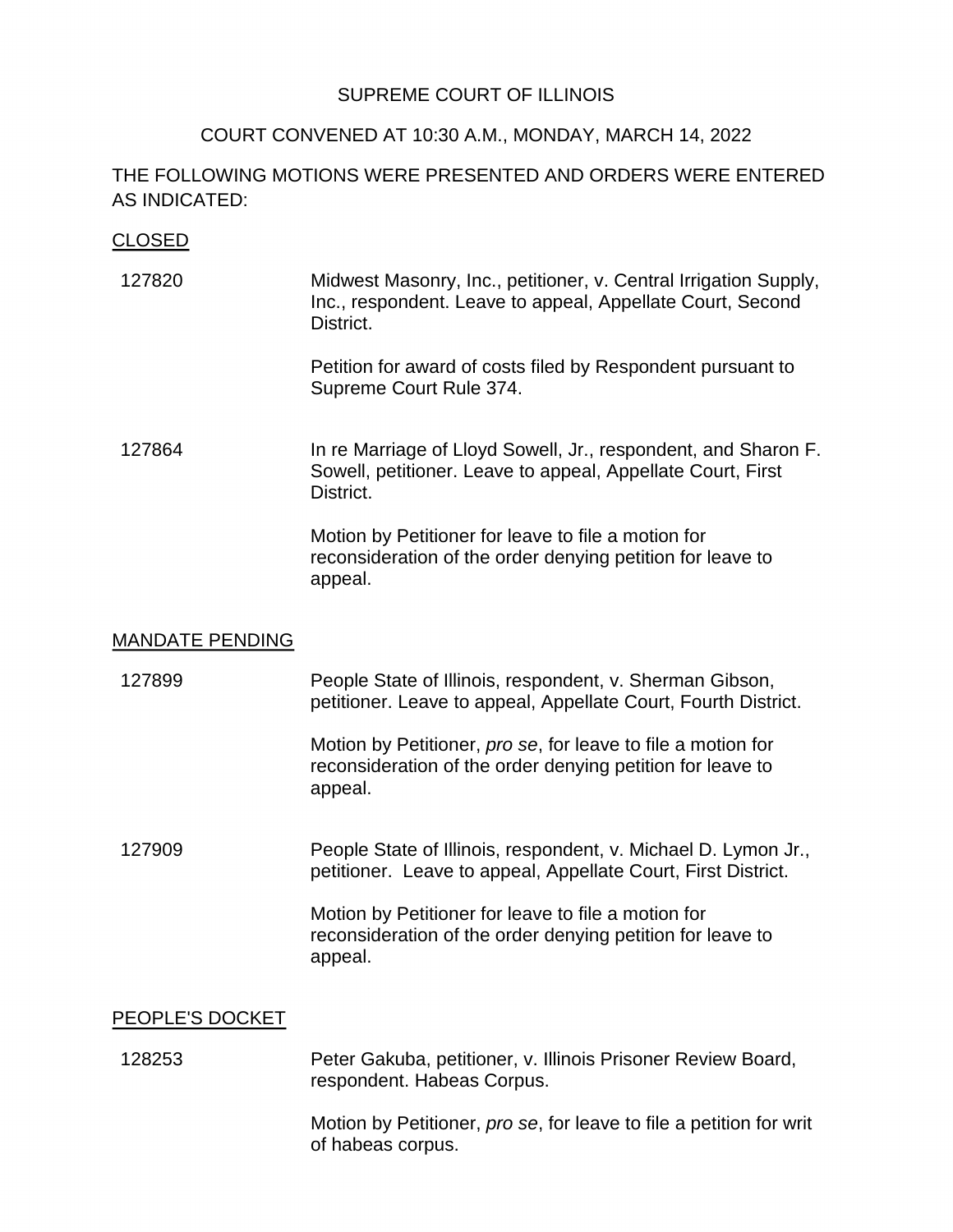# CIVIL DOCKET

| 127239 | Michael Noland, etc., et al., Appellees/Cross-Appellants, v.<br>Susana A. Mendoza, etc., Appellant/Cross-Appellee. Appeal,<br>Circuit Court (Cook).                                                                                                        |
|--------|------------------------------------------------------------------------------------------------------------------------------------------------------------------------------------------------------------------------------------------------------------|
|        | Unopposed motion by Appellees/Cross-Appellants for leave to<br>file appellees' brief Instanter. Allowed                                                                                                                                                    |
|        | Order entered by Justice Neville                                                                                                                                                                                                                           |
| 127547 | Rita Lintzeris et al., etc., Appellants, v. City of Chicago, etc.,<br>Appellee. Appeal, Appellate Court, First District.                                                                                                                                   |
|        | Unopposed motion by Appellants for an extension of time for<br>filing appellants' brief to and including March 23, 2022. Allowed                                                                                                                           |
|        | Order entered by Justice Neville                                                                                                                                                                                                                           |
| 128004 | Latrina Cothron, etc., plaintiff-appellee, v. White Castle<br>System, Inc., defendant-appellant. Rule 20 Certification.                                                                                                                                    |
|        | Motion by Illinois Chamber of Commerce and Chamber of<br>Commerce of the United States for leave to file a brief as amici<br>curiae in support of defendant-appellant Instanter. Allowed                                                                   |
|        | Order entered by Justice Neville                                                                                                                                                                                                                           |
|        | Motion by Illinois Manufacturers' Association, National<br>Association of Manufacturers, Illinois Health and Hospital<br>Association, Illinois Retail Merchants Association, Chemical<br>Industry Council of Illinois, Illinois Trucking Association, Mid- |
|        | West Truckers Association, and Chicagoland Chamber of<br>Commerce for leave to file a brief as amici curiae in support of<br>defendant-appellant Instanter. Allowed                                                                                        |